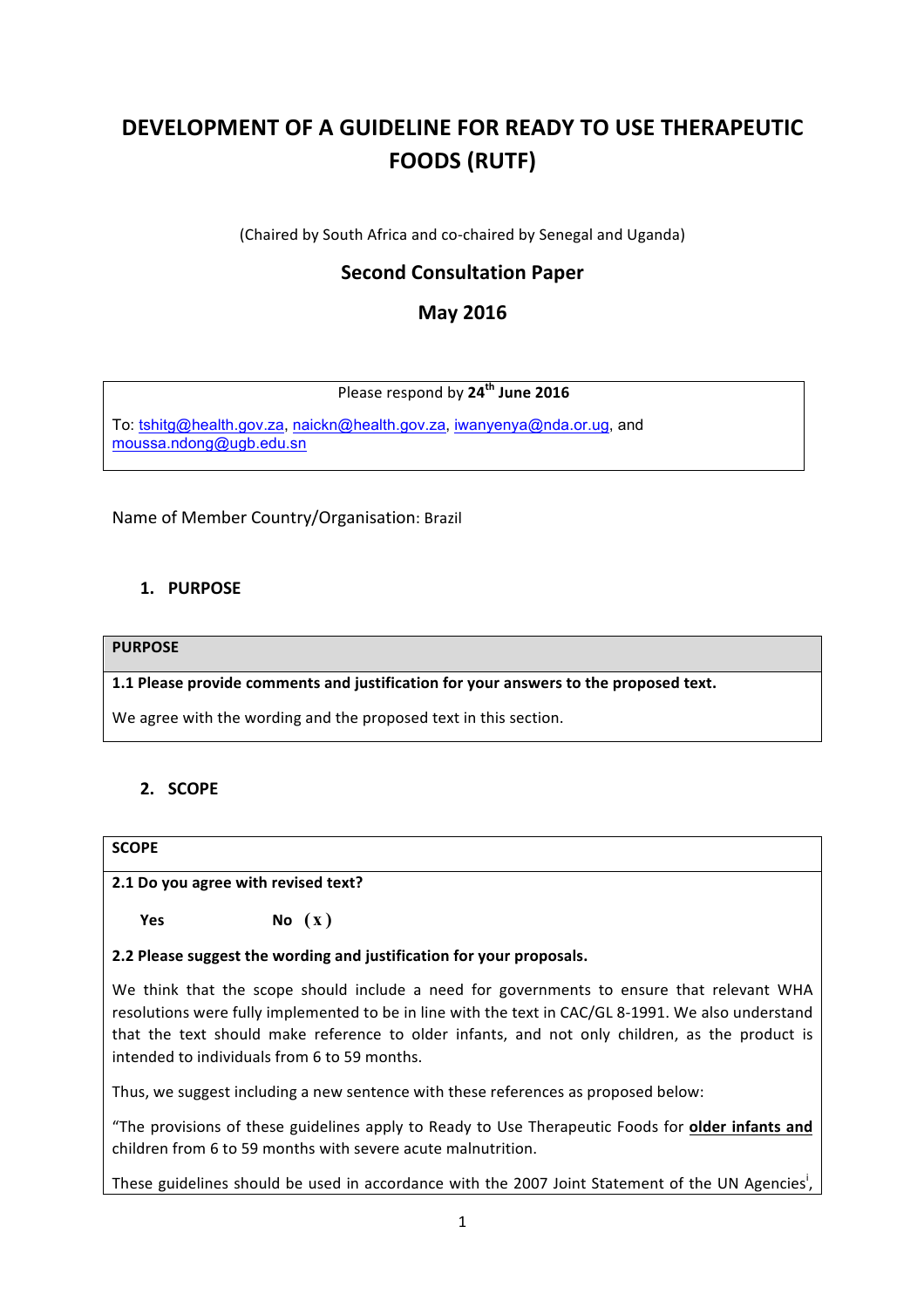2013 WHO document on Updates on the Management of Severe Acute Malnutrition in infants and children or any other relevant upgrade of the latest version. The scope of a guideline will only refer to RUTF that are produced in food manufacturing facilities and traded either nationally or internationally. 

These guidelines should be used in accordance with the Global Strategy for Infant and Young Child Feeding WHA 55.25 (2002) and the recommendations of World Health Assembly resolution 63.14 **(2010)**."

**SCOPE**

**2.3** Do you agree with the proposed list of products to be excluded from the scope of the **guidelines?**

**Yes No (x )**

**2.4 Please provide comments and justification for your answers.**

We think that canned baby foods should also be mentioned in the proposed list of products to be excluded from the scope.

## **3. DESCRIPTION**

#### **DESCRIPTION**

#### **3.1 Please provide comments on the suggested wording for the "Description".**

Ready to Use Therapeutic Foods (RUTF) are high-energy, fortified, ready-to-eat foods for special medical purposes produced in food manufacturing facilities, that are suitable for the [**treatment/dietary management]** of **older infants** from 6 months **and children up to 59 months** with severe acute malnutrition.

These foods should be soft or crushable and should be easy for **older infants and young children up to 59 months** to eat without any prior **[cooking, mixing or dilution/preparation].** 

We understand that the description should make reference to older infants as the product is intended to older infants from 6 months. We highlight that the reference to young children in the description does not cover children from 36 to 59 months.

# **3.2** Are there any additional terms that should be defined?  $Yes(X)$  No

## Please suggest the terms and the provide justification for your proposals.

We suggest including the definition of older infants:

**Older infants** means persons from the age of 6 months and not more than 12 months of age.

We think that the definition of "young children" should not be included as the product is intended not only for young children but to children up to 59 months.

**3.3** Do you support the replacement of the word "treatment" by "dietary management" in order to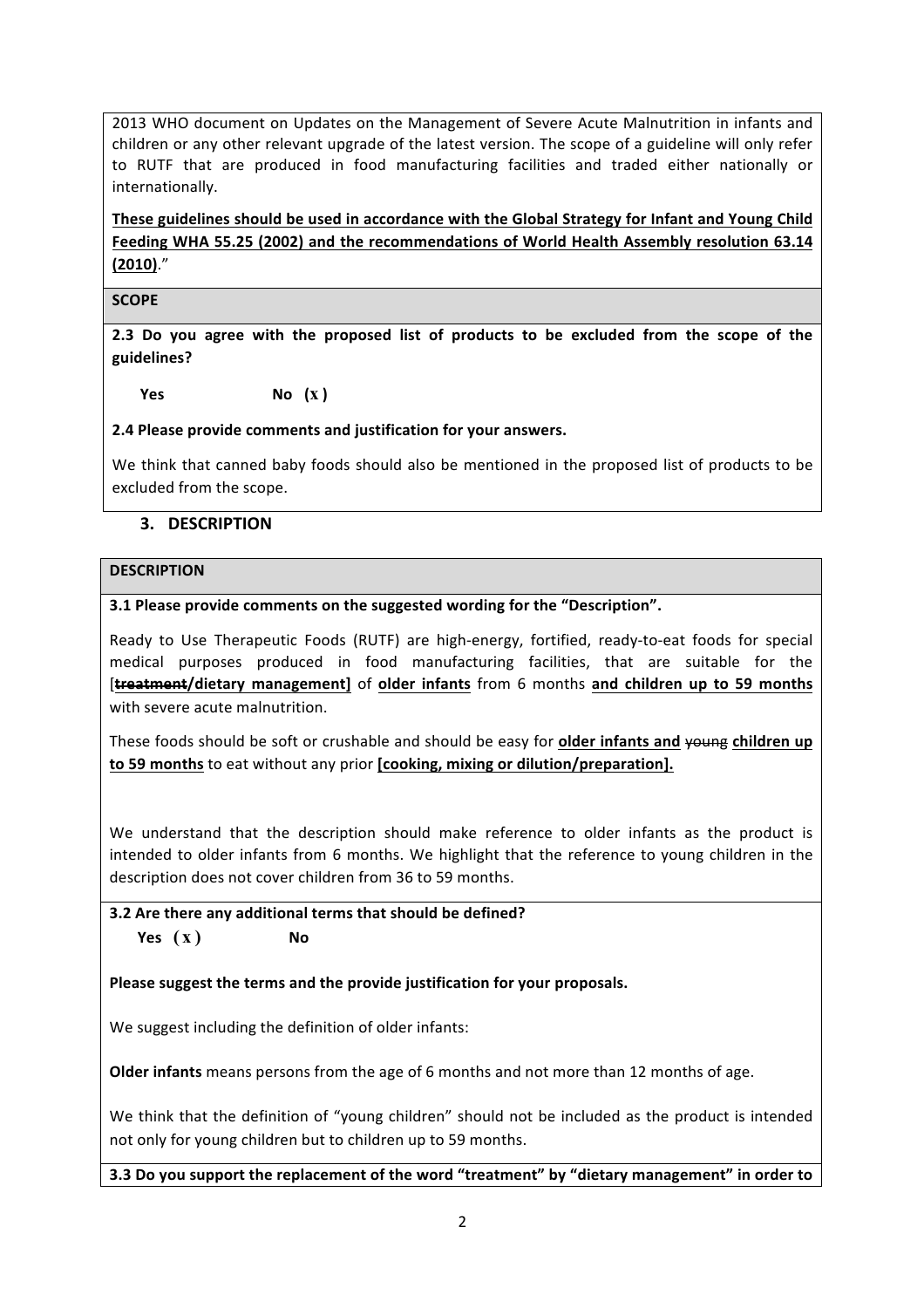align with the existing Codex text (i.e. CODEX STAN 180-1991)?  $Yes(X)$  No

# **4. BASIC RAW MATERIALS AND INGREDIENTS**

## **BASIC RAW MATERIALS AND INGREDIENTS**

4.1 Please provide comments to the proposed wording on RUTF. Please provide justification and rationale for your comments.

**4.2** Do you agree with the proposed outline on basic raw materials and ingredients?

**Yes**  $\mathbb{N}$ **O**  $(\mathbf{x})$ 

# **4.3 If No, provide justification for your answer.**

In order to allow the extent of use of locally available ingredients and to align with CAC/GL 8-1991, we suggest replacing "Milk and other Dairy Products" for "Animal Source Foods". Animal source foods such as meat, fish, poultry, eggs, milk and milk products are nutrient dense and good sources of high quality proteins and micronutrients. We would like to mention the study of Ryan et al.  $(2014)^1$  which evaluated a comprehensive linear programming (LP) tool to create novel RUTF formulations for Ethiopia. According to this study, palatable final formulations contained a variety of ingredients, including fish, different dairy powders, and various seeds, grains, and legumes.

 ${}^{1}$ Ryan, K N et al. A comprehensive linear programming tool to optimize formulations of ready-to-use therapeutic foods: an application to Ethiopia. Am J Clin Nutr, 2014;100:1551–8.

4.4 Are there still other raw materials and ingredients that have not been covered in the proposed section on "Basic Raw Materials and Ingredients"?

 $Yes(X)$  No

Please provide the rationale and justification for your proposals.

We suggest including fruits and vegetables that may be good sources of micronutrients. These ingredients are mentioned in CAC/GL 8-1991.

**4.5** Do you agree that the ingredients should be listed in descending order of proportion?

**Yes No** 

**4.6** Do you agree that the appropriate class names and specific names be declared for all **ingredients?**

**Yes No** 

## **4.7 Please provide the rationale and justification for your answer.**

We understand that these issues should be discussed under the labelling section. We also think that the guidelines should follow the General Standard for the Labelling of Pre-packaged Foods (CODEX STAN 1-1985).

**4.8** Do you agree that the proposed statement be included under this section?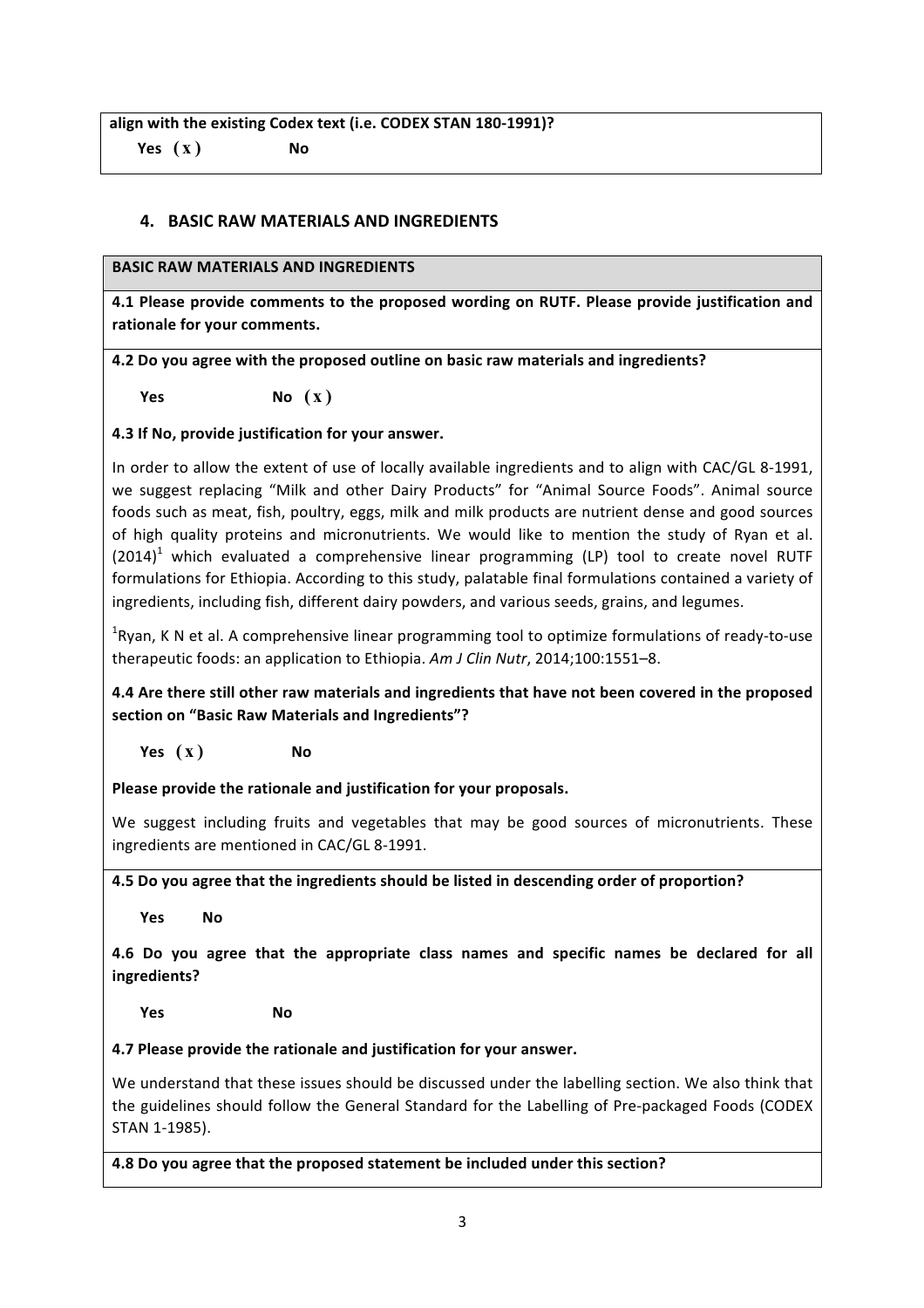# $Yes(X)$  No

#### **4.9 Please provide comments on the wording and the proposed text.**

We are of the opinion that the guidelines should allow the use of other ingredients provided that there was scientific evidence to support the effective delivery of the nutritional requirements for the target group. We point out the study of Bahwere et al.  $(2014)^2$  which tested the effectiveness in treating severe acute malnutrition (SAM) of a new RUTF formulation WPC (Whey protein concentrate)-RUTF. We also point out the study of Ryan et al. (2014)<sup>1</sup>, that have already been mentioned.

 $^{2}$ Bahwere et al. Effectiveness of milk whey protein-based ready-to-use therapeutic food in treatment of severe acute malnutrition in Malawian under-5 children: a randomised, double-blind, controlled non-inferiority clinical trial. Maternal & Child Nutrition, 10, pp. 436-451, 2014.

# **5. NUTRITIONAL COMPOSITION AND QUALITY FACTORS**

#### **NUTRITIONAL COMPOSITION**

**Vitamins and Minerals**

**5.1** Do you support the setting of minimum and maximum levels for vitamins and minerals for the **RUTF** products?

 $Yes(X)$  No

5.2 Are there any proposals you want to make with regard to the minimum and maximum levels? Please provide the rationale and the scientific evidence for your proposals.

Essential Fatty acids (omega-3 and omega-6)

## **5.3** Do you support the revision and setting of minimum levels for essential fatty acids in RUTF?

Yes, we do. There is scientific evidence that supports setting minimum levels for essential fatty acids in RUTF as for example the study of Jones et al.  $(2015)^3$  which aimed at developing an RUTF with elevated short-chain n-3 PUFA and measure its impact, with and without fish oil supplementation, on children's PUFA status during treatment of severe acute malnutrition. The authors concluded that PUFA requirements of children with SAM are not met by current formulations of RUTF, or by an RUTF with elevated short-chain n-3 PUFA without additional preformed long-chain n-3 PUFA. Clinical and growth implications of revised formulations need to be addressed in large clinical trials.

According to Brenna et al. (2015)<sup>4</sup>, the results of two small studies (Hsieh et al., 2015<sup>5</sup>; Jones et al., 2015) are consistent with well-established effects in animal studies and highlight the need for basic and operational research to improve fat composition in support of omega-3specific development in young children as RUTF use expands.

 $3$  Jones et al. Ready-to-use therapeutic food with elevated n-3 polyunsaturated fatty acid content, with or without fish oil, to treat severe acute malnutrition: a randomized controlled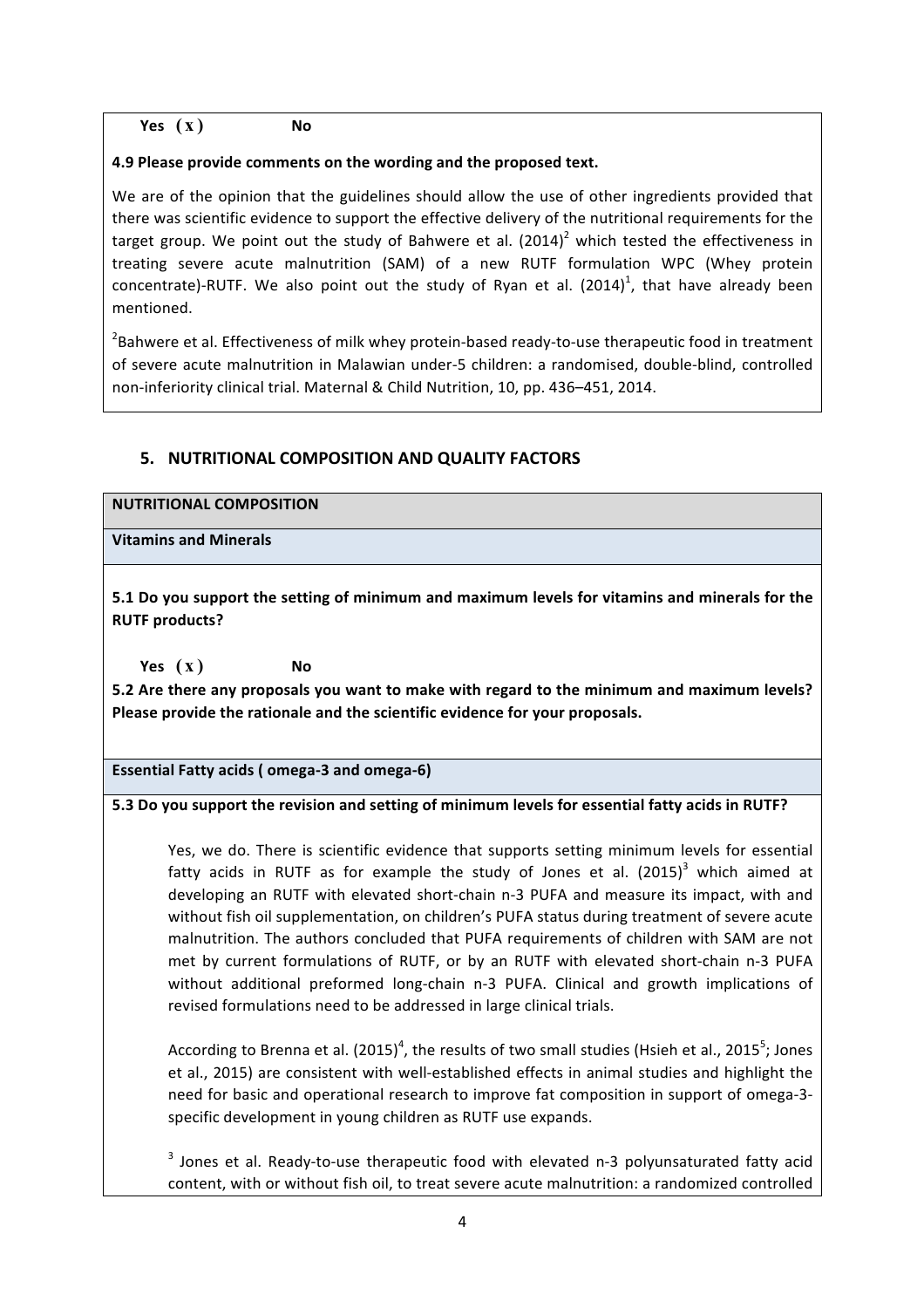trial. *BMC Medicine* (2015) 13:93. 

 $4$  Brenna et al. Balancing omega-6 and omega-3 fatty acids in ready-to-use therapeutic foods (RUTF). *BMC Medicine* (2015) 13:117.

 $5$  Hsieh JC et al. High oleic ready-to-use therapeutic food maintains docosahexaenoic acid status in severe malnutrition: a randomized, blinded trial. J Pediatr Gastroenterol Nutr. 2015.

5.4 Are there any proposals you want to make with regard to the minimum levels? Please provide the rationale and the scientific evidence for your proposals.

**5.5** Do you support the addition of other nutrients such as manganese in the nutritional composition for **RUTF?** 

We are not aware of the scientific evidence that supports the need of addition of manganese. We think that it is necessary further discussion with regard to possible adverse effects, such as neurological toxicity, of this mineral.

**5.6 Please indicate the nutrients to be added and provide scientific justification for your proposals.** 

**Measuring Protein Quality**

5.7 Should this statement "50% of protein sources from milk products" be removed or amended?

**5.8** If Yes, provide the draft wording for the proposed statement and the justification.

Yes, we agree with removing this statement. We think that the quality of the protein should be measured by using the latest available methods as recommended by FAO (PDCAAS/ DIAAS).

**5.9** Should other methods be considered if the PDCAAS digestibility of a protein could not be determined due to other technical reasons? For example, biological assays or calculated from published data on essential amino acid patterns of dietary proteins and their digestibility.

**Pre and pro-biotic** 

**5.10 Should pre- and pro-biotic be considered as optional ingredients in RUTF?**

Please provide the rationale and justification for your answer.

Based on the current discussion on the revision of follow-up formula at CCNFSDU, there is no necessity to add non-digestible oligosaccharides, "probiotics" or "synbiotics", to infant and follow-up formulae. The Second Consultation Paper of the eWG on the REVIEW OF THE STANDARD FOR FOLLOW-UP FORMULA points out that EFSA, ESPGHAN and German risk assessment institute BFR stated that there is insufficient data and that further evidence of safety in long term studies is needed. Norwegian Committee for Food Safety has concluded there is not sufficient data to draw any conclusions on long term safety of lactic acid producing cultures in products for infants. Thus,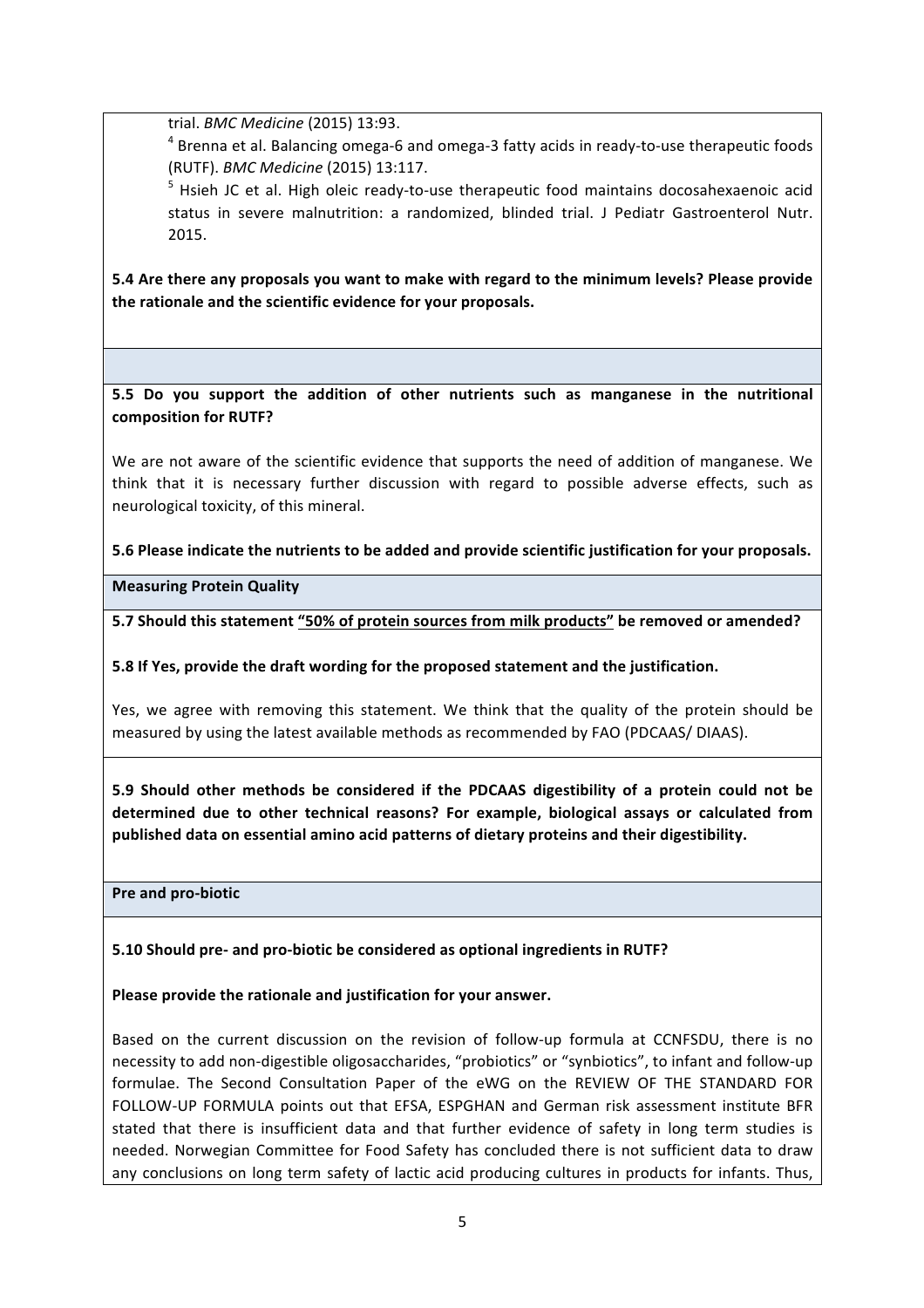considering that RUTF is intended to older infants and children up to 59 months, we understand that further discussion is necessary.

## **6. CONTAMINANTS**

## **CONTAMINANTS**

**6.1 Do you agree with the proposed wording and sub-sections?**  $Yes$  No

## **7. TECHNOLOGIES FOR AND EFFECT FOR PROCESSING**

#### **TECHNOLOGIES FOR AND EFFECT FOR PROCESSING**

**7.1** Do you agree with the revised section and proposed sub-sections? **Yes No** 

#### **8. METHODS OF ANALYSIS AND SAMPLING**

**METHODS OF ANALYSIS AND SAMPLING**

8.1 Are there any other issues that should be considered under this section?

#### **9. HYGIENE**

#### **HYGIENE**

**9.1** Are there any other issues that should be considered under this section?

#### **10. PACKAGING**

#### **PACKAGING**

10.1 Do you agree that RUTF should be packaged into single-use sachets to minimize the risk of contamination at home?

**Yes No**